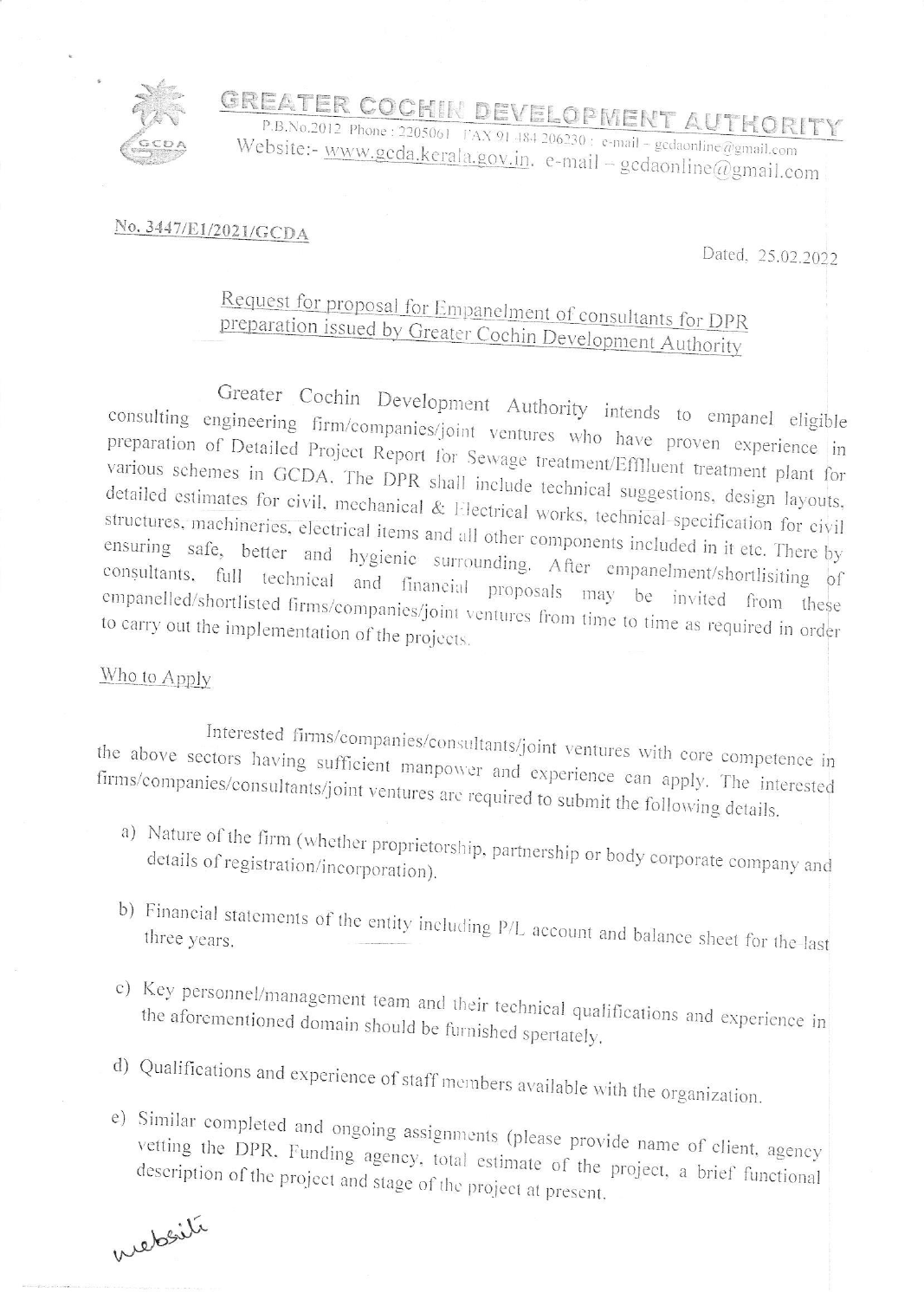- f) Details of completed projects (DPR's) that has obtained technical sanction.
- g) Contact address, email ID, contact mobile number.
- h) The consultant should furnish an undertaking the effect that the firm has not been blacklisted/debarred in India or abroad by any government department/agency.

Last date of submission : 5.00 PM on 11/03/2022.

The RFP can be downloaded free of cost from www.etenderskerala.gov.in. An application fee remitted online during the time of bid submission.

Tender fee  $-1000 + GST$ .

 $Sd$ /-Superintending Engineer.

Sapre Superintendent.

Mtk-26 02 2022